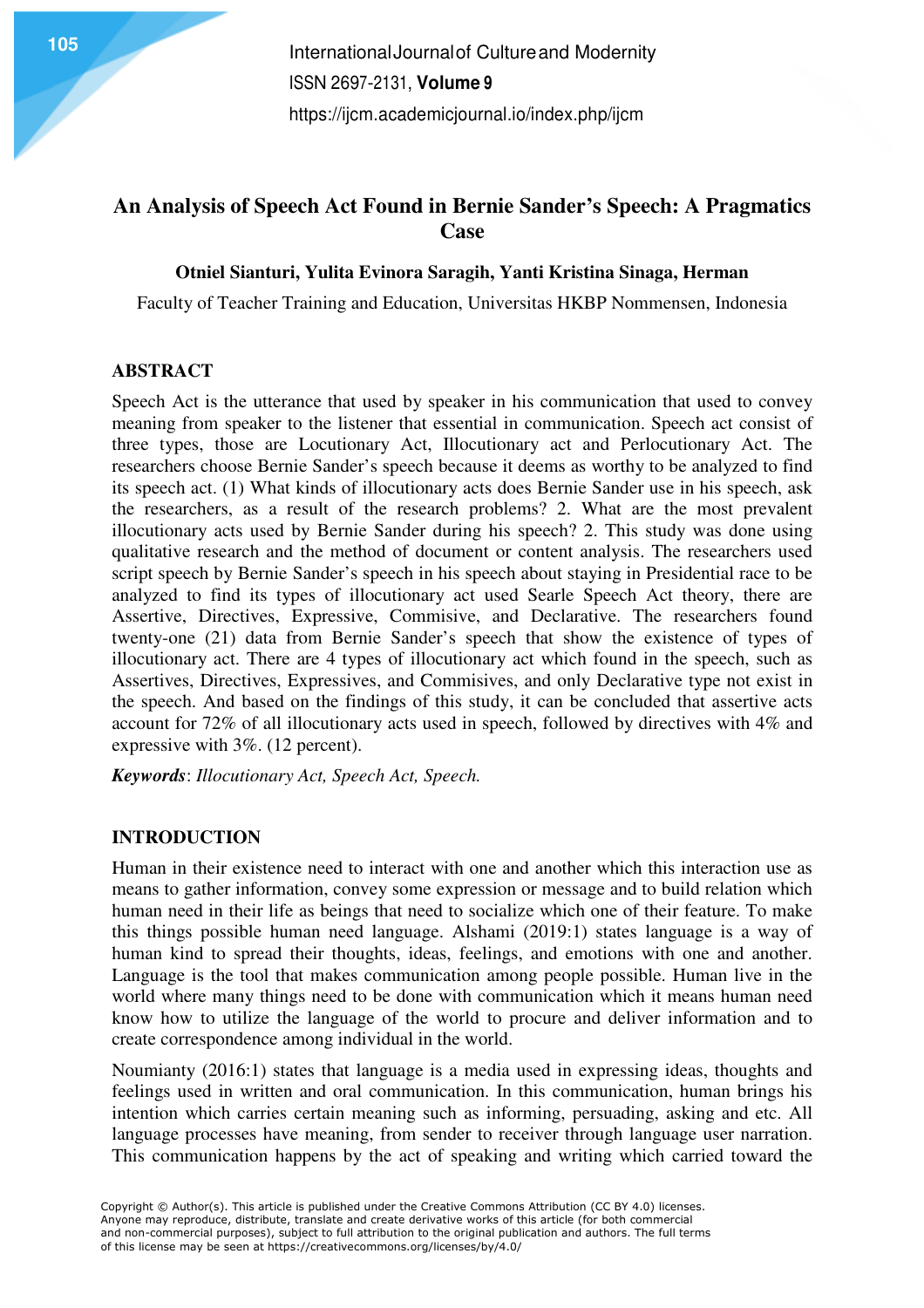receiver that required the act of reading and listening to accept what the sender want to communicate. The communication happens in the form of conversation, written text or audio. Language user that use their ability of speaking use their oral ability through word and sentences that spoken which has expression that contain what the language user want to deliver toward its receiver or listener. One way that speaker use to carry what want to be delivered is through the way of speech.

Speech is verbal way of communicating ideas and expression directly toward the listener. Stalnaker in Medi (2015:1) said that speech is the means of expressing thought in word that was delivered toward certain audience. Speech is the manner in which a speaker addresses a specific audience in order to orate or deliver a message through spoken speech. It is the ability that require speaker who has knack of delivering written, prepared or spontaneous speaking that address something that can be delivered with word and sentence that can capture listener attention and impart message or intention toward the listener.

When the speaker makes a speech, he or she establishes functions for the audience or causes an event. The speaker conveys the message that effectuates the listener which sparks certain impression toward the listener. The speaker when giving its speech not merely give information or message but also there are an action that take place. The idea that from the speech there are also exist acts or function that it tries to utter, it is called speech act.

Speech act is the element that show what a sentence used for or the function from the existing meaning in the sentence which it tries to utter (Pardede and Herman, 2020; Caroline et al, 2021). It is aspect that exist when speaker making the process of speaking, which making the act of giving information and the request on the audience to do something from accepting the message. Wijana (2021:14) states that Speech act is any kind of act that could potentially be occurred by speaker in conducting its utterance.

For example: "Your radio sounds too noisy!"

This utterance does not merely indicate the speaker refer to how noisy the radio is, but also to ask the radio owner to turn down the volume of the radio. The speaker's intent can be deduced from his or her context and actual expression or meaning by looking at the intention from a semantic perspective. All acts that referred are what was done, what was said, and the act of affecting when any process of language happened. It is the element that makes a sentence inside the communication keep flowing as the function or the acts make the meaning of an expression or sentence reaches its aim.

These acts based on theory of Searle in his works. When language is used as a communication tool, Searle in Rahardi (2005:35-36) claims that three types of acts take place: locutionary acts, illocutionary acts, and perlocutionary acts (Pasaribu et al, 2019). For instance: there sentence "I would like some orange, could you buy it for me?" This sentence has acts of expressing the aspiration of the speaker for orange and also its act of ordering for someone to buy it for him. All sentences in the existence have speech acts in it that occur as function that shows the meaning of the sentence.

According to Wijana (2021:18), in conducting illocutionary act, it is the speaker that say something with what the speaker means to the hearer based on what the speaker tries to express or want to convey certain action. Illocutionary Acts always happen in all speech as it shows the function and act as something to show what was the speaker try to uttered. Speech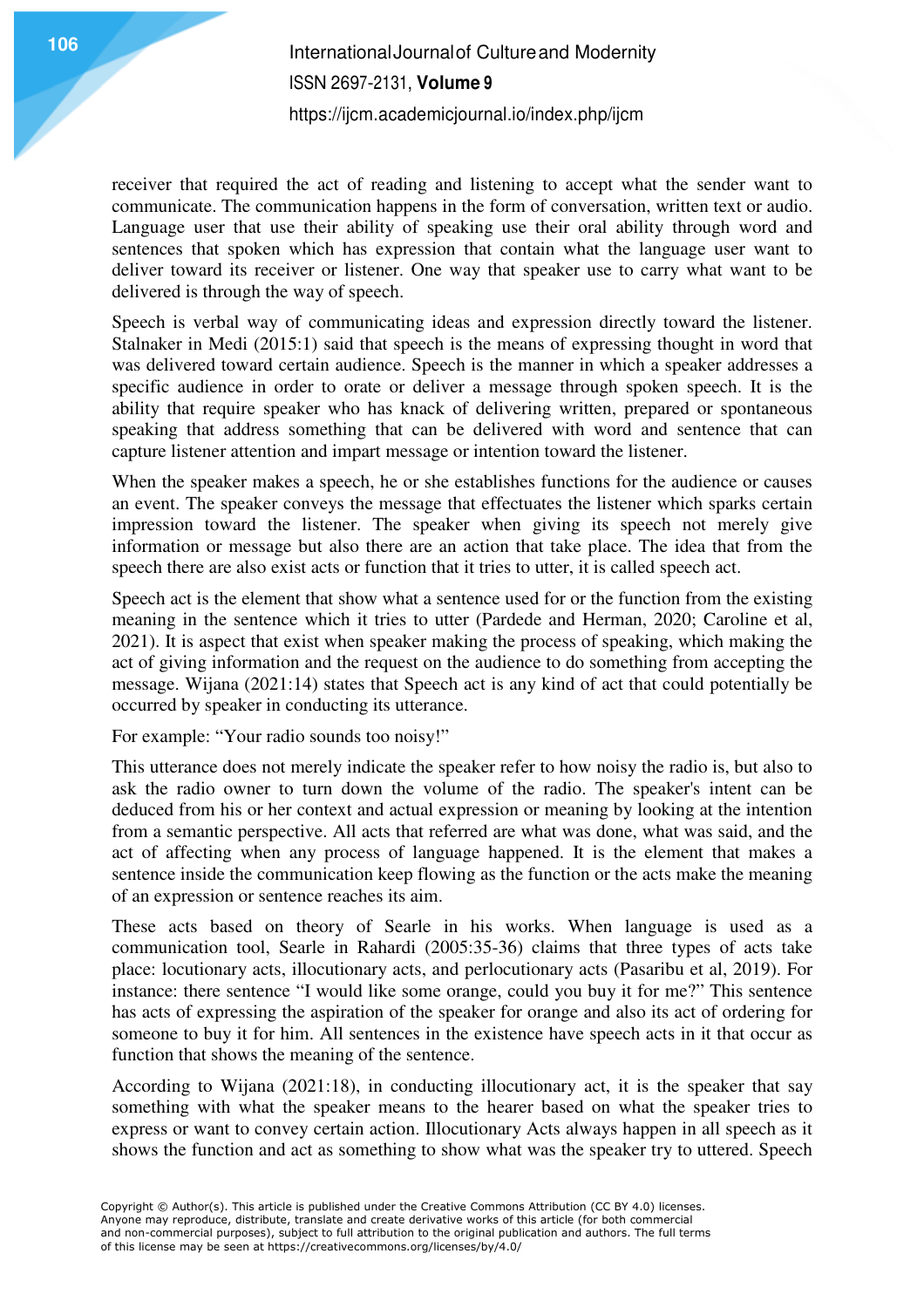is the act of saying things that based on real situation that take place (Sihombing et al, 2021). Therefore, when the speaker performs the speech, it need to put an act of illocutionary act in order to make the speech achieve its goal as utterance or something that the speaker want to address toward its audience. Thus in every speech there are illocutionary acts taking place that show how an utterance has an expression or meaning it carries toward the listener.

This claim is made by Searle in Rahardi (2005:35-36), who claims that illocutionary speech acts consist of five different speech categories, each of which has a communicative function in the sentence (Herman, 2015; Hutajulu and Herman, 2019). All these types show what speaker was trying to act on its speech. It is the Expression that contain inside each sentence inside the speaker utterance especially in a speech which contain message or a request from the speaker toward the audience. For instance, when a speaker in his speech utter "I as the leader of this nation express gratitude that today our nation scientist has found the cure for that may end the pandemic", from this sentence it can be procured that the speech category is an expressive speech category from the message that the speaker tries to express his gratitude because some good news. The speaker intention, message and expression can be identified and classified in these speech categories.

In the form of language communication such as speech, there are speech acts that can be analyzed from the utterance of the speaker when the speaker trying to give its speech which is to try to give message or information but also show the need to reach the audience to give message or conveying certain imperative to the audience. The speaker tries to reach its goal by utilizing the function of speech act as Carla (2021:1) stated speech acts are utilized when the speaker tries to state an apology, complaint, compliment, request, greeting, invitation, rebuttal or refusal to the audience (Thao et al, 2020). Every sentence that the speaker utters in front of the audience has message that being communicated from speaker to the audience. It is the way of speaker to manage to achieve the audience attention that put impression and message among its audience.

The phenomena of speech act often occur in communication especially in speaking in which the speaker need to impart the exact meaning and expression toward the. The functions and meaning of speech acts are important to understand because they reveal what the speaker is trying to communicate. Nurdiansyah (2018:2) asserts that if communication is not properly understood, the recipient may receive the speaker's meaning in words or sentences in a different or incorrect way.For the example researchers find speech acts in one of line of Bernie Sander's Speech in his speech:

"Yes, the wealthy and multi-national corporations in this country will start paying their fair share of taxes. We are going to end austerity for working families, and provide some austerity for large, multi-national corporations.

Today, we say to the military-industrial-complex that we will not continue to spend \$700 billion a year on the military – more than the next ten nations combined. We're going to invest in affordable housing, we're going to invest in public education, we're going to invest in rebuilding our crumbling infrastructure – not more nuclear weapons and never-ending wars.

"

This sentence includes in types of illocutionary act namely Representative. This kind of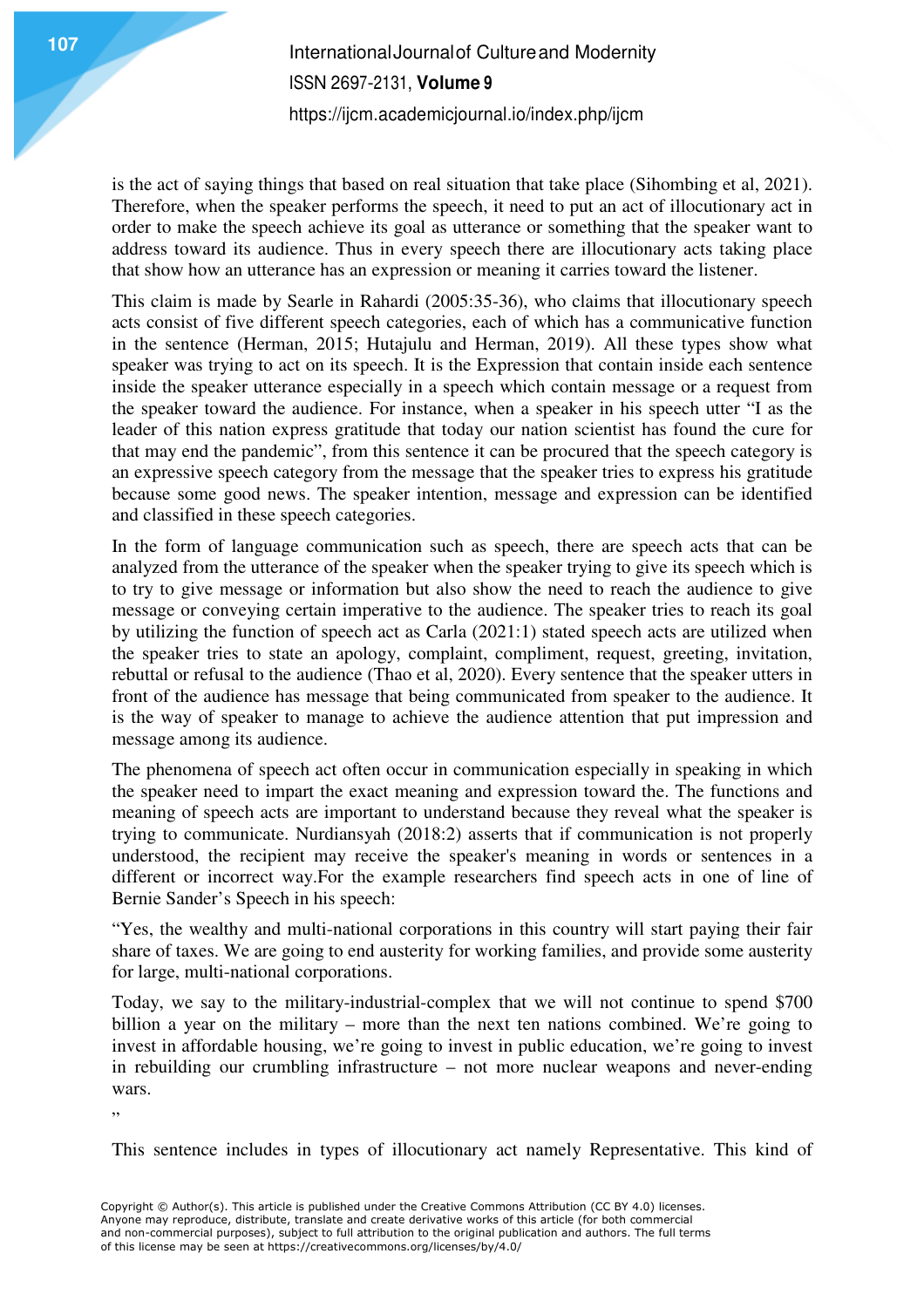Illocutionary act use to when the speaker trying to show a representing fact of something to the audience.

According to Usman (2017:2), speech acts as one aspect of pragmatic study exists to observe the intention behind utterances (Sitanggang et al, 2020). Therefore, it need be known what the actual context and meaning that the speaker tries to utter by knowing the Illocutionary acts to avoid misunderstanding which researchers deem important to understand the intention or purpose correctly, so that the goal of the communication can be reached.

Previous studies have attempted to conduct research on the topic of speech act. "Illocutionary Speech Acts Analysis in Tom Cruise's Interview" was done by Haucsa, Marzuki, Alek, and Hidayat in (2020). This study is part of a larger project to analyze Tom Cruise's interview for illocutionary speech acts. This study aims to describe the types and functions of illocutionary speech acts used by the interviewer and Tom Cruise in their conversation. This study describes the most and least used illocutionary speech acts found in interviews, as well as how often they are used. Thus, the interviewee often uses his utterance to assert or explain things that he believes are facts, as the researchers explained.

Because this speech contains utterances that utter from the speaker to the listener and can be analyzed to determine what kind of illocutionary acts were used by the speaker toward its listener, the researchers chose the Bernie Sander Speech in Brooklyn, New York. It was also chosen because of the content of his speech, which described all of the current problems and raised questions about each one. He believes that his ideas can help solve the problem. His speech style is direct which not using any big words or esoteric word that may make confusion and description that he tries to show with his speech is clear and easy to be discern that able to reach the listener from different background. On this research, the researchers try to analyze the speech act of the speech using Searle's Theory. Through this research it can be found all speech category of Illocutionary Acts that found on the Bernie Sander's speech and the percentage of its speech act to show which speech category more dominant.

# **METHOD OF RESEARCH**

#### **A. Research Design**

An exploratory qualitative research approach is used to conduct this study. In qualitative research, obtaining data from sentences is a key feature. Sugiyono (2014:21) quotes Bogdan and Biklen as saying that the qualitative descriptive method is the method used to collect data in the form of words or pictures rather than number. This research was conducted in Qualitative Method due to the reason that it is the research that try to make analysis that resulting in the answer of understand and find the illocutionary acts in the Bernie Sander's Speech which the type of the data is speech text that comprise of speech categories of Illocutionary speech acts that not based on statistic numerical data. The type of qualitative research that this research used was content analysis. Ormrod (2015:12) states content analysis is usually also carried out on human communication styles as books, newspapers, personal journals, official documents, films, television, art, music, human interaction video recordings, voice communication transcripts, and net journals and bulletin board entries. This research applied content analysis because the data of the research was in form of script which the researchers analyze the content of the script to find out the speech act in the speech in order to answer the problem of the research.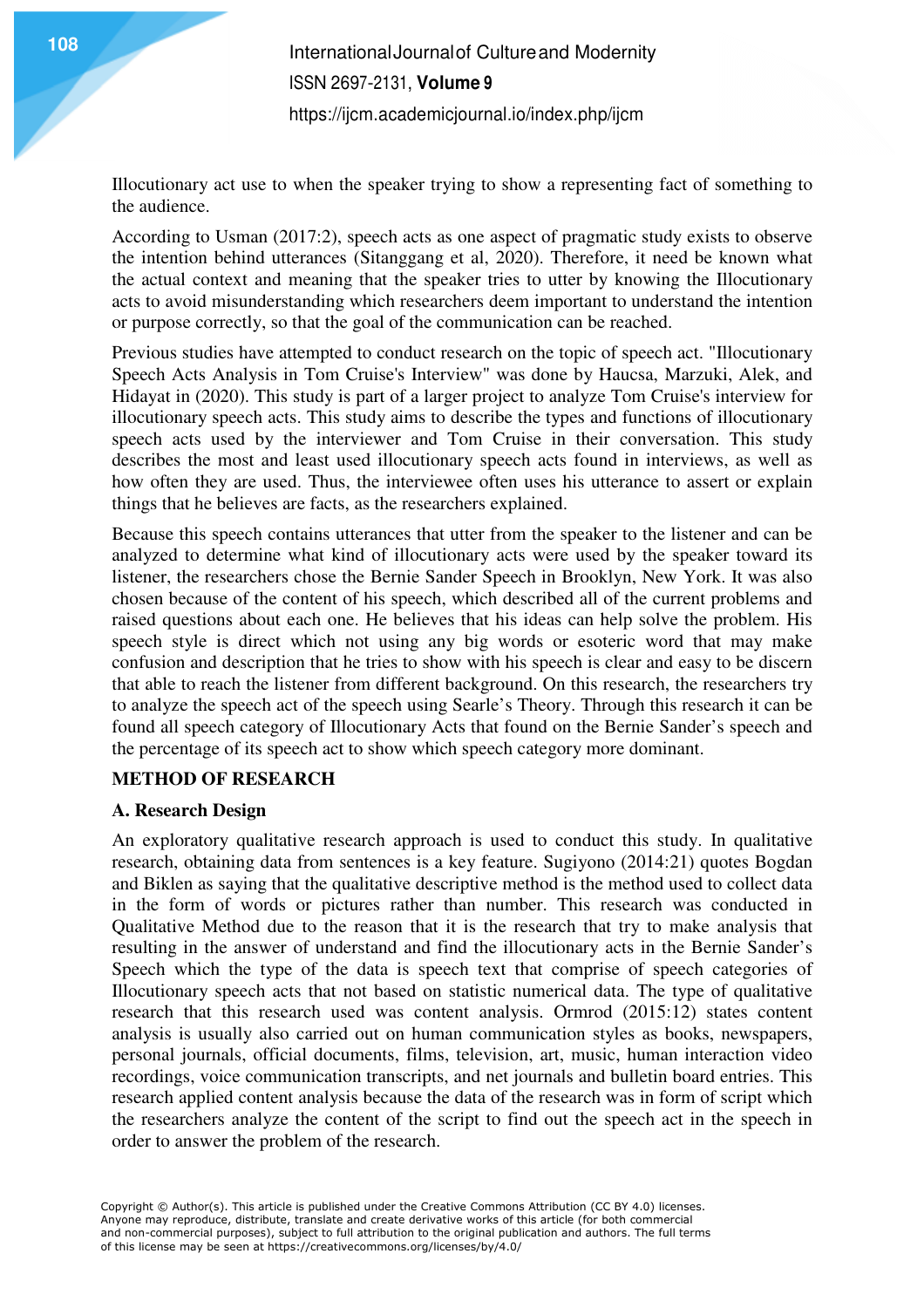Research design is used to make the researchers' research effectively to address the research problem logically and as unambiguously as possible. Qualitative data cannot be analyzed in numerical and numbers the same comprehensive way as quantitative results, so can only give a guide to phenomena and things that happening. Descriptive data made the researchers a research that can be understood by the reader as this method of research show how the researchers obtained the data, because it allows them to evaluate the quality of the results, and also allows the reader to make their own decision about the validity of the data.

# **B. Data Source of the Research**

The data source of the research was in form of transcript. This research used the transcript of the speech by Bernie Sander at Speech at Brooklyn, New York in 2nd March 2019 as the primary data. The speech script was can be seenhttps://vtdigger.org/2019/03/02/full-text-senbernie-sanders-2020-presidential-campaign-kickoff-speech/.

The data is the words that found in the speech, and that data will be analyzed with the theory of speech act by Searle and Austin. The data were collected by identifying the words Bernie Sander said in his speech.

# **C. Instrument of the Research**

Researchers employed note-taking as a research tool. Note-taking is a technique for collecting data by writing down findings from oral or written presentations on note cards(Ray, 2005 in Umar, 2016:21). This research garnering data with tools of note taking with media of computer and books that write down necessary data and all information that useful in conducting the analysis.

# **D. Technique of Data Collection**

In order to make the research reached its goal there are procedure and steps that already being determine as the guide and pace on collecting the data from the source that is essential on the progress of the research. The researchers used documentation on procuring the data. When it comes to documentation, Creswell (2010) in Thao et al. (2021) says that using books, transcripts, newspaper and magazine articles as well as meeting notes and ancient inscription and agenda is the best way to find the relevant data.

The researchers used the following steps of collecting data:

There were steps that the researchers must take in order to get goal-oriented of this research, such as:

- 1. Search the website that contain the transcript of the speech
- 2. Download the transcript
- 3. Identify the data that describe speech act which collected from the speech transcript.
- 4. Classify the data on the type of speech act which suit to each utterance.
- 5. Interpret the utterances to find the speaker intention.
- 6. Make the conclusion based on the analyzed data.

The steps and the procedure are put forth as the main line to collect the data which require process that must be conducted from first step to the final step that fulfill all requirements in collecting all the data from the source and process it in conducting the research.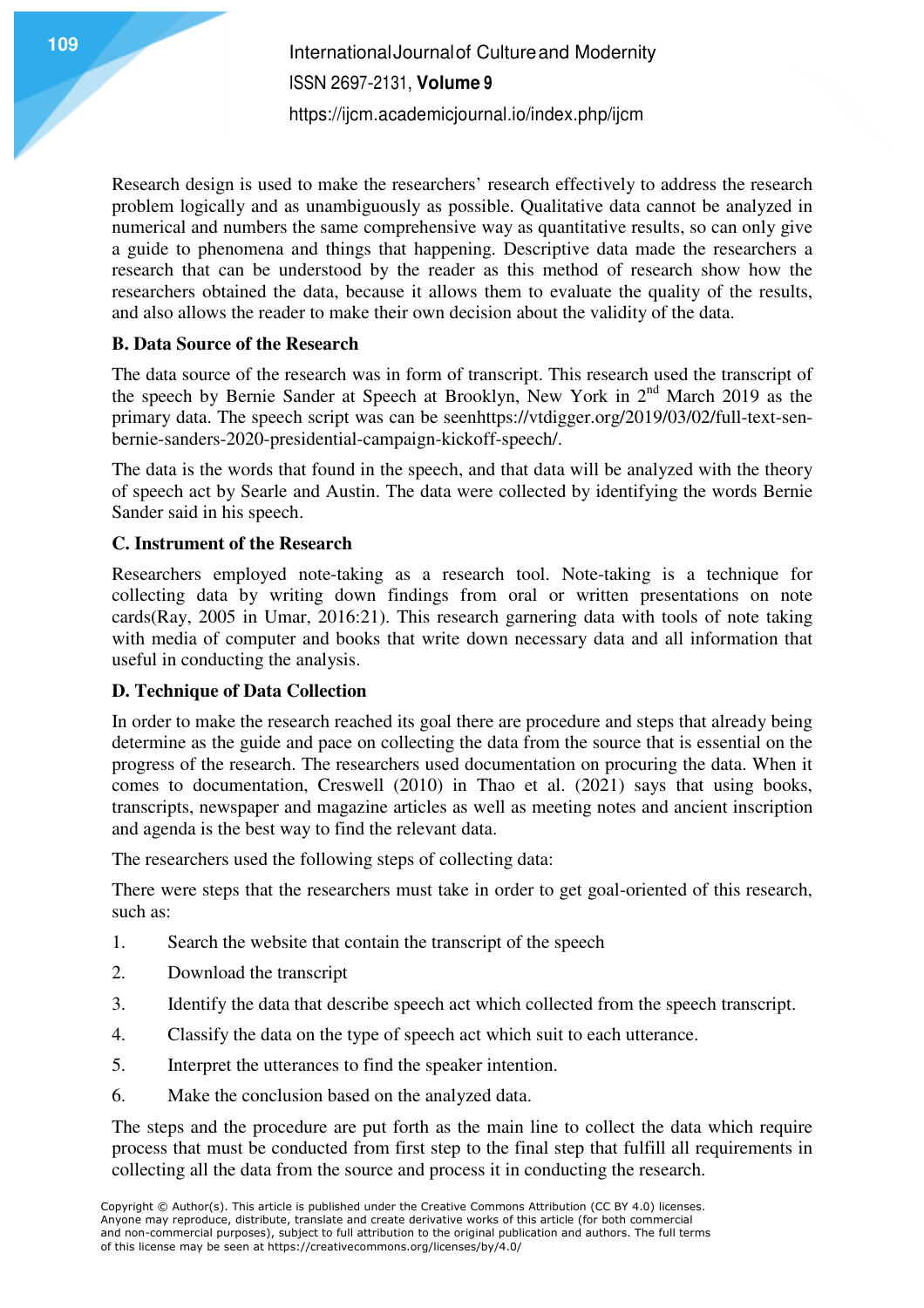## **E. Technique of Data Analysis**

The researchers used the content analysis on this research because researchers collected data and analyze data to get research results. Researchers used documentation as the way to gather the data. The data was analyzed based on Searle and Austin's speech act theory. Purba and Herman (2020) cite Sugiyono (2007) as saying that data analysis occurs after the information from the sources has been gathered. Systematically applying to describe and illustrate data is called data analysis (Thao and Herman, 2021). Researchers analyzed the speech per sentence by classify each sentences on its type of illocutionary acts and analyze the keyword that show the sentence belong in certain type of illocutionary act.

The researchers used percentage to conclude the most dominant types of illocutionary acts in the data by using the formula:

*Total types frequency of the sub category x 100 %* 

 *Total types of all categories* 

The researchers applied this formula by adding certain types of the data frequency that identified inside the speech and times it with 100 percent and divide it with the total types of all categories of the illocutionary act to find the percentage of every types of illocutionary acts inside the speech

In conducting this research, the researchers provided some ways to analyze the data as following:

- 1. Code the data.
- 2. Classify each sentence based on its type of illocutionary act.
- 3. Calculate the amount of each types of illocutionary acts in the speech.
- 4. Drawing the conclusion

# **RESEARCH FINDINGS AND DISCUSSION**

#### **RESEARCH FINDINGS**

#### **1. Types of Illocutionary Act**

After the researchers procured the result of the analysis from the data of the Bernie Sander's Speech by using Searle Speech Act Theory, the researchers found total of 25 Data of Illocutionary Acts which consist of 18 Assertive Data, 4 Directive Data, 3 Expressive Data, 0 Commisive Data and 0 Declarative Data.

| No | <b>Types of Illocutionary Act   Frequency</b> |    |
|----|-----------------------------------------------|----|
|    | Assertives                                    | 18 |
| 2. | Directives                                    |    |
| 3. | Expressives                                   |    |
|    | Commissives                                   |    |
| 5. | Declarations                                  |    |
|    | <b>Total</b>                                  | 25 |

**Table 1. Illocutionary act used in the speech of Mark Zuckerberg**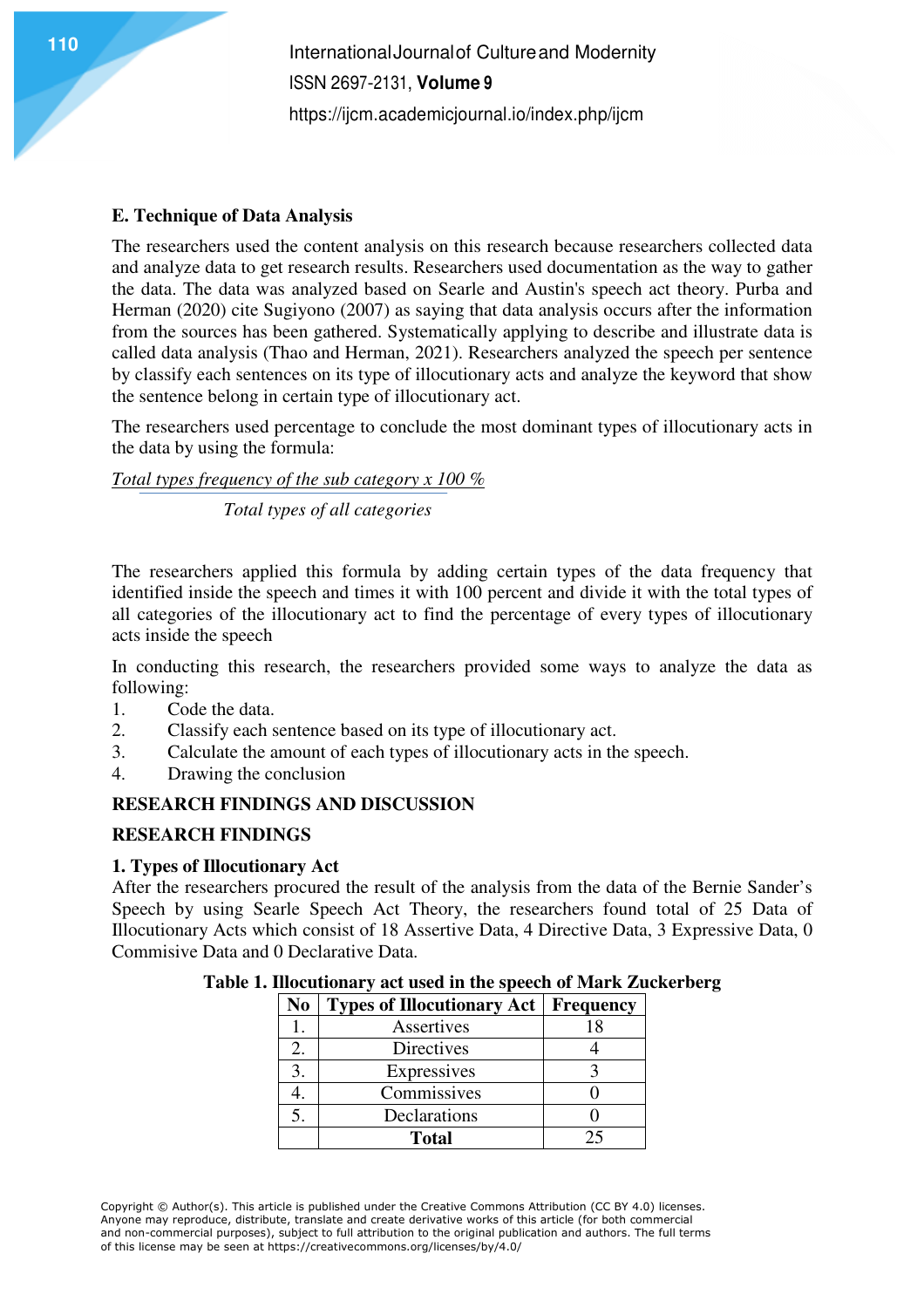#### **2. The Most Dominant Types of Illocutionary Act**

There are 31 Data that researchers found in the speech of Bernie Sander's Speech.

| No | <b>Types of Illocutionary Act</b> | <b>Frequency</b> | Percentage $(\% )$   |
|----|-----------------------------------|------------------|----------------------|
|    | Assertive                         |                  | 72%                  |
|    | Directives                        |                  | $16\%$               |
|    | Expressive                        |                  | 12%                  |
|    | Commissive                        |                  | $0\%$                |
|    | Declarative                       |                  | $0\%$                |
|    | <b>Total</b>                      | 25               | $\mathcal{O}_{\ell}$ |

| Table 2. The percentage of Illocutionary Act in speech by Mark Zuckerberg |  |
|---------------------------------------------------------------------------|--|
|---------------------------------------------------------------------------|--|

From the table, it can be seen the amount of each type of illocutionary act based on the percentage. From the 25 identified data it can be seen there are 18 Assertive data (72%), 4 Directive data (16 %), 3 Expressive data (12%), 0 Commissive data (0%) and 0 Declarative data (0%). From the percentage it can be inferred that the most dominant Illocutionary act in the Bernie Sander's speech was Assertive data with 72 % from all the data.

## **DISCUSSION**

After analyzing the data based on the theory of Searle (1969), the researchers would like to discuss topic that relates of this research. Based on the phenomenon speech act often happens when do communication, people do not understand what the speaker say, so it is make miss understanding of communication. So the researcherswere interested to analyze of speech act, but more than focus in types of illocutionary act found in speech by Bernie Sander in Iowa about He staying in the Presidential Race

According to the findings of this study, there are five different types of illocutionary acts used by Bernie Sander in his speech: assertiveness, directiveness, expressionism, and commissiveness. Assertive is the most common personality type used by Bernie Sander, and the researchers discovered 14 examples of assertive behavior. The findings led the researchers to discover several differences as well as similarities between previous studies' findings and those from this new study. In contrast to previous research, the 2020 study by Haucsa, Marzuki, Alek, and Hidayat. Speech Acts in Tom Cruise's Interview: An Analysis of Illocutionary Ones This study is part of a larger project to analyze Tom Cruise's interview for illocutionary speech acts. When comparing Searle's Speech Act Theory to other theories, it is important to remember that both use speech act theory to analyze speech types and the dominant communicative function of the illocutionary act. This study is different from previous studies in that it looked at perlocutionary speech, whereas previous studies looked at dialog rather than a speech.

The researchers implied that Bernie Sander speech does contain illocutionary act mostly Assertive Act, and by knowing the speech act of his speech it can be known his intention behind his speech that is trying to assert his vision in his campaign and invite his supporter to help him.

# **CONCLUSION**

This research is conducted to find the types of illocutionary act, and the most dominant type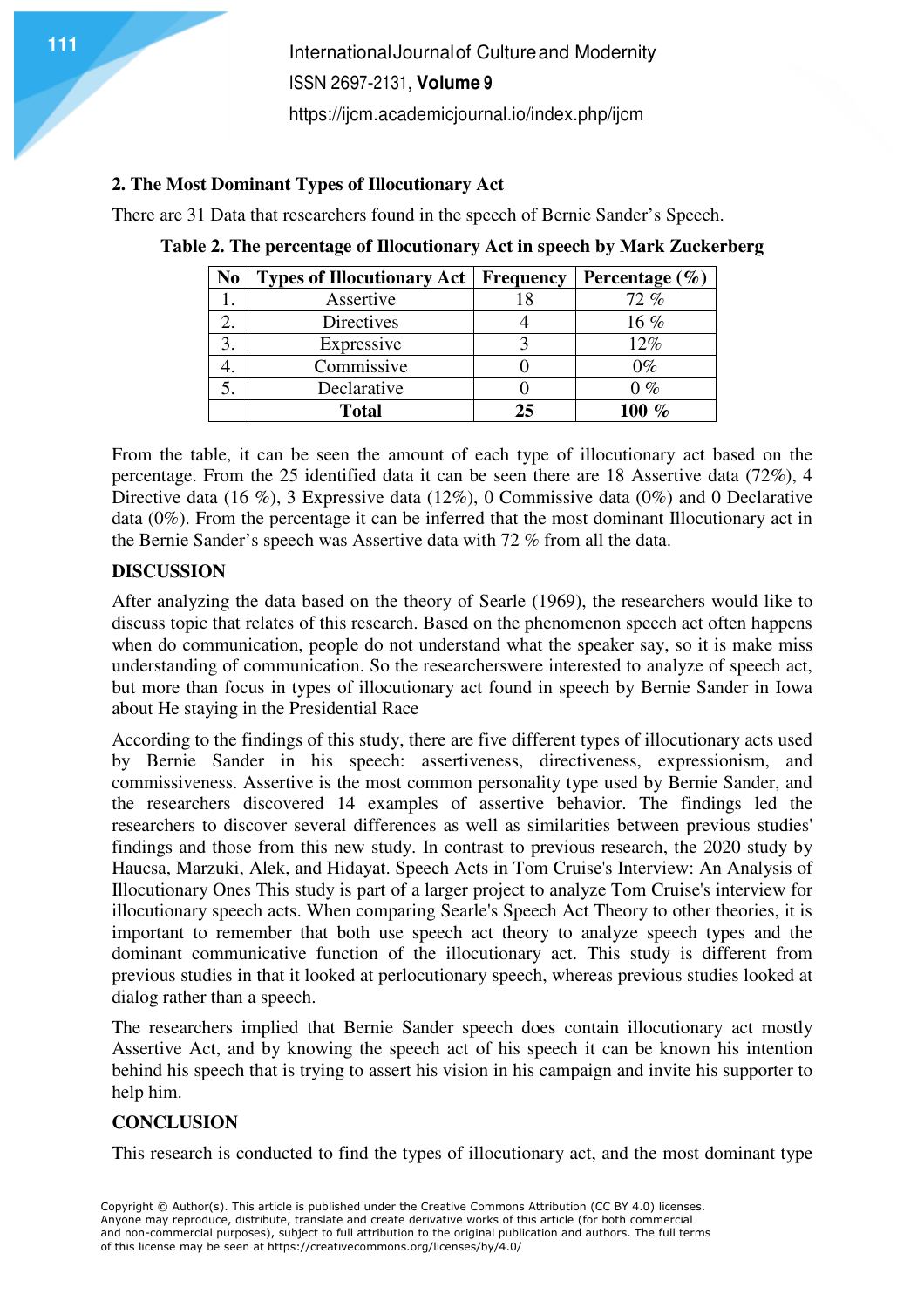of illocutionary act that used in the Bernie Sander's speech. After analyzing the data in previous point, the researchers concluded that:

1. This research focused to find types of illocutionary act in the speech of Bernie Sander. There are five types of illocutionary act found in the Bernie Sander's speech based on Searle Speech Act Theory. They are 18 assertive data, 4 directives data, 3 expressives data, 0 commissives data, and 0 declaration data found in Bernie Sander's speech. The total data from every utterance by Bernie Sander in speech has 25 data.

2. Researchers found that Bernie Sander used the assertive act as the most prevalent illocutionary act in his speech based on the percentage of his speech in which it was used.

This finding addressed the issue of whether or not the speaker's speech contained illocutionary acts, with the Assertive act being the most frequently employed type of illocutionary act. As a result of this study, we can infer that the way speakers and writers use language helps listeners and readers understand what they are saying.

## **REFERENCES**

- 1. Alshami, I. (2019). *Language and linguistics*. University of Misan
- 2. Carla, (2021). *What is a Speech Act?* [Online] Available at: https://carla.umn.edu/speechacts/definition.html
- 3. Caroline, R. T., Sitorus, U., Sinurat, B., Herman, and Silalahi, D. E. (2021). An Analysis on the Speech Act of Mark Zuckerberg in English Speeches YouTube Channel. *Zien Journal of Social Sciences and Humanities, 1 (1), PP. 175-181*. Retrieved from: http://zienjournals.com/index.php/zjssh/article/view/113
- 4. Creswell, J. W. (2010). *Research Design: Pendekatan Kualitatif, Kuantitatif, Dan Mixed*. Yogjakarta: PT Pustaka Pelajar.
- 5. Haucsa, G. M., Marzuki, A. G., Alek, A., &Hidayat, D. N. (2020). Illocutionary Speech Acts Analysis in Tom Cruise's Interview. *Academic Journal Perspective: Education, Language, and Literature, 8(1), 11*.
- 6. Herman. (2015). Illocutionary Acts Analysis of Chinese in Pematangsiantar. *International Journal of Humanities and Social Science Invention, Volume 4 Issue 12, PP.41-48.* Retrieved from http://www.ijhssi.org/papers/v4(12)/Version-*Petrieved* from http://www.ijhssi.org/papers/v4(12)/Version-2/E0401202041048.pdf
- 7. Hutajulu, F. L. S. and Herman. (2019). Analysis of Illocutionary Act in the Movie "You Are My Home" English Subtitle". *Journal of English Educational Study Volume 2 Issue 1 May 2019 Page 29-36. E-ISSN: 2655-0776*. Retrieved from http://jurnal.stkippersada.ac.id/jurnal/index.php/JEES/article/view/371
- 8. Medi, I. (2015). *Taxanomy of Illocutionary Act in Obama's Speech, State of The Union 2013 in Washington (Discourse Analysis)*. Makassar: English Literature Department, Adab and Humanities Faculty, State Islamic University UIN Alauddin.
- 9. Noumianty D. S. (2016).*An Analysis of Compound Words on Culinary Terms in masterchef U.S. Season 7 (2016)*. Thesis: English Language and Literature Departement, Faculty of Letters and Humanities, State Islamic University of Syarif Hidayatullah Jakarta,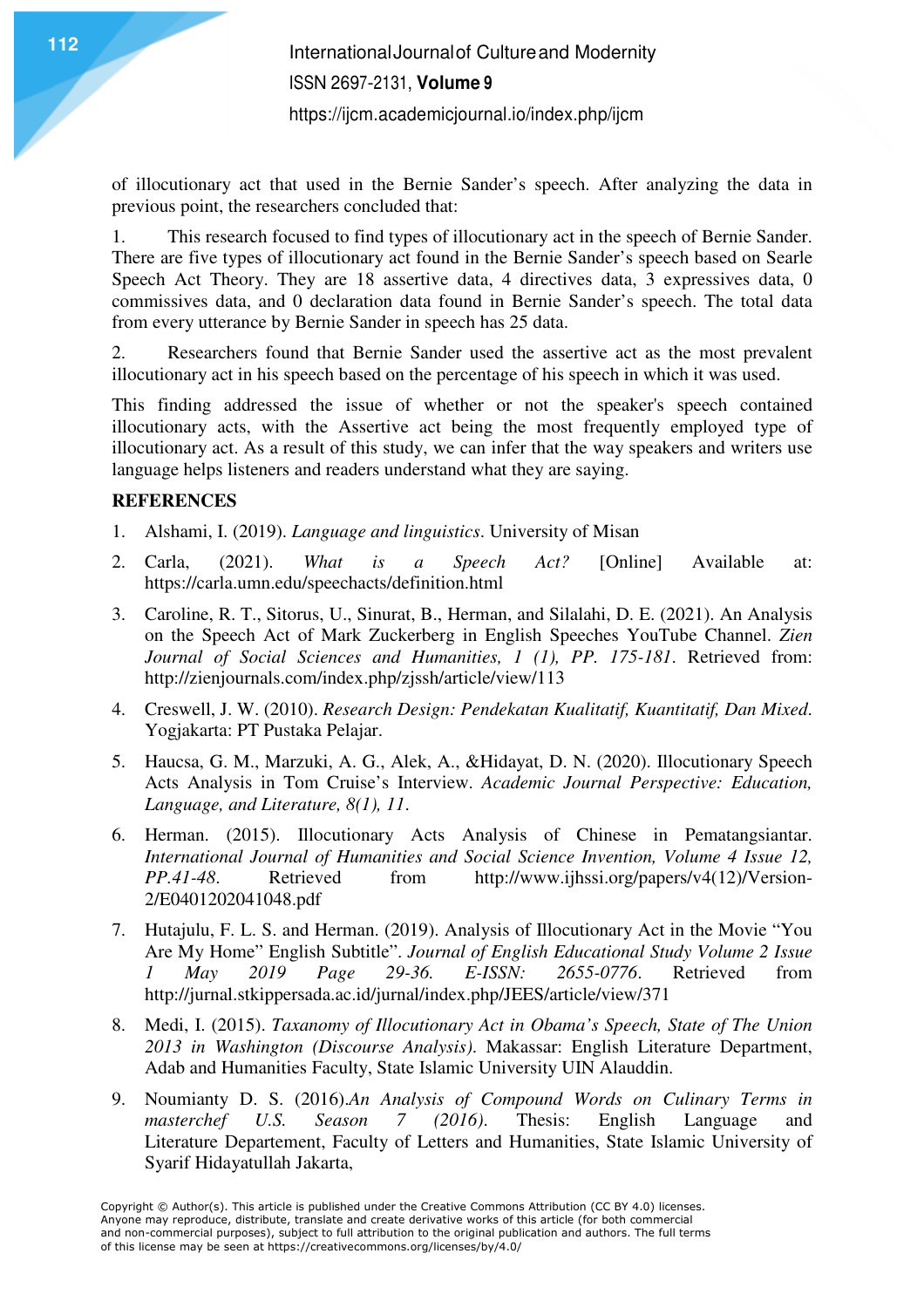- 10. Nurdiansyah, A. (2018) . A Study Of Illocutionary Acts In Heroes Series. *English Department, Faculty of Languages and Arts, State University of Surabaya,* Volume 10, p. 06.
- 11. Ormrod, P. D. (2015). *Practical Research Planning and Design*. England: Pearson Education Limited, p275.
- 12. Pardede, H. and Herman. (2020). A Study of Speech Act between Seller and Buyers in 'Sinaga Shop'. *Wiralodra English Journal (WEJ), Vol 4 No 1 Maret 2020, PP. 65-81*. Retrieved from http://wej.unwir.ac.id/index.php/wej/article/view/87
- 13. Pasaribu, S., Herman, Silalahi, D. E. (2019). The Speech Acts Between Teacher and Students in Teaching and Learning Process. *Multidisciplinary European Academic Journal, Issue Vol 1 No 1*. Retrieved from https://www.syniutajournals.com/index.php/MEAJ/article/view/94
- 14. Purba, R. and Herman. (2020). Multimodal Analysis on Ertiga Car Advertisement. *Wiralodra English Journal (WEJ), Vol 4 No 1 Maret 2020, PP. 21-32*. Retrieved from http://wej.unwir.ac.id/index.php/wej/article/view/77
- 15. Rahardi, K., (2005). *Pragmatik Kesatuan Imperatif Bahasa Indonesia*. Jakarta: Penerbit Erlangga.
- 16. Sihombing, P. S. R., Silalahi, D. E., Saragih, D. I., and Herman. (2021). An Analysis of Illocutionary Act in Incredible 2 Movie. *Budapest International Research and Critics Institute (BIRCI-Journal): Humanities and Social Sciences, Vol 4, Issue 2, PP. 1772- 1783.*DOI: https://doi.org/10.33258/birci.v4i2.1850. Retrieved from: https://bircujournal.com/index.php/birci/article/view/1850
- 17. Sitanggang, A., Sinaga, H., and Herman. (2020). Illocutionary Act in Song Lyrics of Taylor Swidt's Single 'Love Story'. *Global Scientific Journals: Vol. 8, Issue 4, April 2020 ISSN 2320-9186, PP. 316-324*
- 18. Sugiyono, (2014). *Metode Penelitian Pendidikan, Pendekatan Kuantitatif, Kualitatif, dan R&D*. Bandung: ALFABET,cv.
- 19. Thao, N. V., Herman., and Purba, R. (2020). An Illocutionary Acts Analysis on Barack Obama's Speech. *International Technologyand Science Publications (ITS), Education Journal, Vol. 3, Issue 3, Sep 2020, Pages 30-37*; DOI: https://doi.org/10.31058/j.edu.2020.33003. Retrieved from http://www.itspoa.com/itsadmin/Ll/LL.DE.asp?action=Paper\_Information&id=1977&at =An%20Illocutionary%20Acts%20Analysis%20on%20Barack%20Obama%E2%80%99 s%20Speech&jn=Education%20Journal
- 20. Thao, N.V., Sinaga, M. R., and Herman. (2021). Semantic Analysis of Contextual Meaning in Dialogue of "The Ugly Duckling" Short Story. *Walailak Journal of Social Science, Vol. 14 No. 2 (2021): March – April, E-ISSN: 2697-6390*. Retrieved from: https://so06.tci-thaijo.org/index.php/wjss/article/view/239940
- 21. Thao, N. V., Purba, P. M., and Herman. (2021). Pragmatics Analysis on Commisive Speech Act in a Movie**.** *European Journal of Humanities and Educational Advancements, Vo. 2, No. 7.* Retrieved from: https://scholarzest.com/index.php/ejhea/article/view/1093